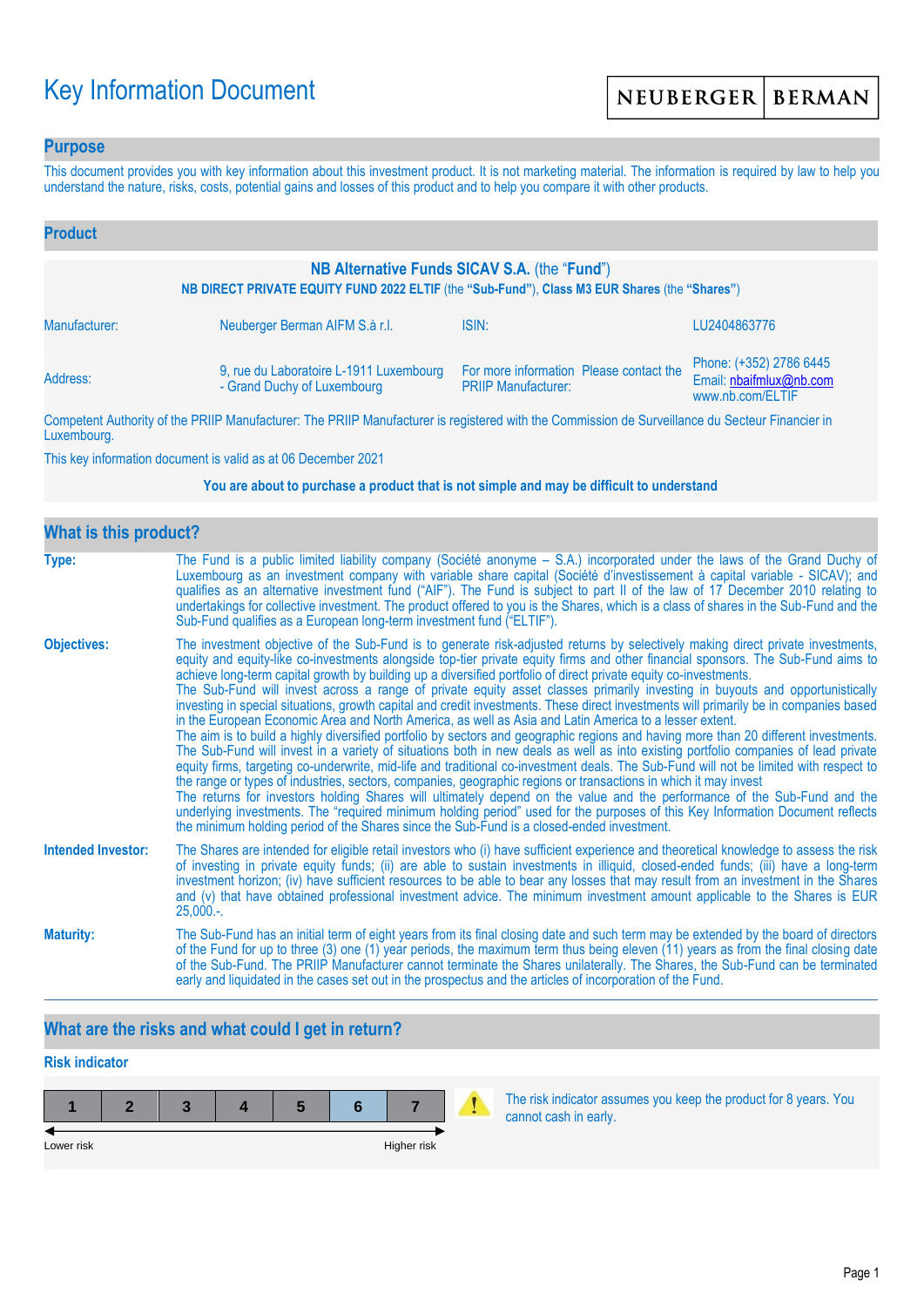The summary risk indicator ("SRI") is a guide to the level of risk of this product compared to other products. It shows how likely it is that the product will lose money because of movements in the markets or because we are not able to pay you. We have classified this product as class 6 out of 7, which is a high risk class. This rates the potential losses from future performance at a high-level, and poor market conditions impact the capacity of the Sub-Fund to pay you. **Be aware of currency risk. In some circumstances, you may receive payments in a different currency, so the final return you will get may depend on the exchange rate between** 

#### **the two currencies. This risk is not considered in the indicator shown above.**

If the currency of the Shares is different from the currency of the Sub-Fund, exchange rate fluctuations will affect the return on investment. Also, the Sub-Fund will make investments in different currencies. This product does not include any protection from future market performance so you could lose some or all of your investment. If the Sub-Fund is not able to pay you what is owed, you could lose your entire investment.

#### **Performance Scenarios**

**Market developments in the future cannot be accurately predicted. The scenarios shown are only an indication of some of the possible outcomes based on recent returns. Actual returns could be lower.**

| Investment 10 000 EUR        |                                              |               |
|------------------------------|----------------------------------------------|---------------|
| <b>Scenarios</b>             | 8 years<br>(minimum required holding period) |               |
| <b>Stress Scenario</b>       | What you might get back after costs          | 7 652.55 EUR  |
|                              | Average return each year                     | $-3.29%$      |
| <b>Unfavourable Scenario</b> | What you might get back after costs          | 14 334.92 EUR |
|                              | Average return each year                     | 4.60%         |
| <b>Moderate Scenario</b>     | What you might get back after costs          | 16 775.95 EUR |
|                              | Average return each year                     | 6.68%         |
| <b>Favourable Scenario</b>   | What you might get back after costs          | 19 425.04 EUR |
|                              | Average return each year                     | 8.65%         |

This table shows the money you could get back over the next 8 years (recommended holding period), under different scenarios, assuming that you invest 10 000 EUR. The scenarios shown illustrate how your investment could perform. You can compare them with the scenarios of other products. The scenarios presented are an estimate of future performance based on evidence from the past on how the value on this investment varies, and are not an exact indicator. What you get will vary depending on how the market performs and how long you keep the product. The stress scenario shows what you might get back in extreme market circumstances, and it does not take into account the situation where we are not able to pay you. The figures shown include all the costs of the product itself, but may not include all the costs you pay to your advisor or distributor. The figures do not take into account your personal tax situation, which may also affect how much you get back.

#### **What happens if Neuberger Berman AIFM S.à r.l. is unable to pay out?**

Losses are not covered by an investor's compensation or guaranteed scheme. The investor may not face a financial loss due to the default of the PRIIP Manufacturer.

Brown Brothers Harriman (Luxembourg) S.C.A (the "Depositary") will perform safekeeping duties for the Fund's assets. In the event of the insolvency of the PRIIP Manufacturer, the Fund's assets in the safekeeping of the Depositary will not be affected. However, in the event of the Depositary's insolvency, or someone acting on its behalf, the Fund may suffer a financial loss. However, this risk is mitigated to a certain extent by the fact the Depositary is required by law and regulation to segregate its own assets from the assets of the Fund. The Depositary will also be liable to the Fund and the investors for any loss arising from, among other things, its negligence, fraud or intentional failure properly to fulfil its obligations (subject to certain limitations).

#### **What are the costs?**

The Reduction In Yield ("RIY") shows what impact the total costs you pay will have on the return you might receive and may reduce the growth of your investment ("Impact on Return"). The total costs take into account one-off, ongoing and incidental costs. The amounts shown below are the cumulative costs of the product itself, at the recommended holding periods. The figures assume that you invest 10 000 EUR. The figures are estimates and may change in the future.

#### **Costs over Time**

The person selling you or advising you about this product may charge you other costs. If so, this person will provide you with information about these costs, and should show you the impact that all costs will have on your investment over time.

| Investment 10 000 EUR           | If you cash in after 8 years |
|---------------------------------|------------------------------|
| <b>Total costs</b>              | 3 138,40 EUR                 |
| Impact on return (RIY) per year | 3.92%                        |